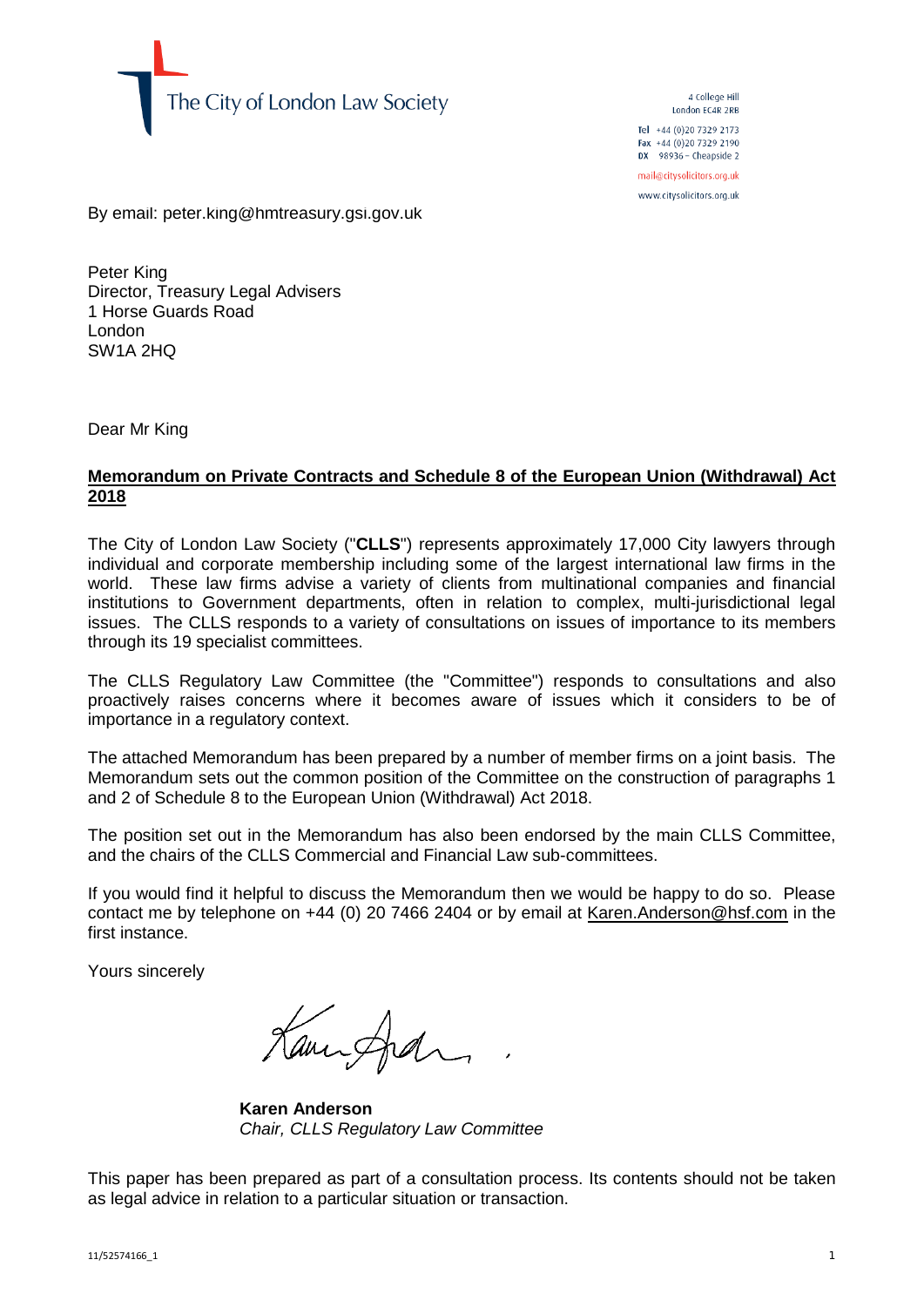## **Memorandum**

# **Private Contracts and Schedule 8 of the European Union (Withdrawal) Act 2018**

This memorandum sets out the common position of the firms who jointly authored it<sup>[1](#page-1-0)</sup> and the CLLS Regulatory Law Committee on the construction of paragraphs 1 and 2 of Schedule 8 to the European Union (Withdrawal) Act 2018.

## **1 Background**

- 1.1 Paragraphs 1 and 2 of Schedule 8 to the European Union (Withdrawal) Act 2018 (the "**EUWA**") (as set out in Annex 1 to this memorandum) amend 'ambulatory' references to EU legislation in in-scope instruments and documents so as to refer to:
	- 1.1.1 in the case of paragraph 1, which applies to references to retained direct EU legislation<sup>[2](#page-1-1)</sup>, the version of such EU legislation as it applies in the UK at exit day by virtue of the EUWA and, unless the contrary intention appears, as modified by domestic law from time to time; or
	- 1.1.2 in the case of paragraph 2, which applies to references to EU Treaties, EU instruments or other documents of an EU entity<sup>[3](#page-1-2)</sup>, the version which had effect immediately prior to exit day.
- 1.2 'Ambulatory' references to EU legislation are, by virtue of paragraphs 1(1)(b) and 2(1)(b) of Schedule 8 to the EUWA, references to the relevant piece of EU legislation "as it has effect from time to time".
- 1.3 The effect of these provisions is to ensure that existing references to specific pieces of EU legislation as amended from time to time, will be to the relevant EU legislation 'frozen' as at the date the UK leaves the EU, except to the extent that the relevant EU legislation is incorporated into domestic law and is then or subsequently amended by domestic law.
- 1.4 For example, where these provisions apply:
	- 1.4.1 an ambulatory reference to an EU regulation becomes a reference to that regulation as 'onshored' in the UK under the EUWA at exit day and, unless the context otherwise requires, as subsequently amended by UK domestic law; and
	- 1.4.2 an ambulatory reference to an EU directive becomes a reference to that directive as it was in effect immediately prior to exit day, irrespective of subsequent changes to that directive in the EU.
- 1.5 This memorandum focuses on the question of whether English law governed private contracts are within the scope of paragraphs 1(1)(a)(iii) and 2(1)(a)(iii) of Schedule 8 to the EUWA (the "**Related Documents Provisions**"), with the result that ambulatory references to EU legislation in such contracts would be amended in accordance with those provisions.
- 1.6 For the avoidance of doubt, references to 'private contracts' in this memorandum also include deeds and other private instruments and documents.

## **2 Executive Summary**

2.1 In our view, private contracts are not within the scope of the Related Documents Provisions. This is based on the following:

i,

<span id="page-1-0"></span><sup>1</sup> Allen & Overy LLP, Clifford Chance LLP, Freshfields Bruckhaus Deringer LLP, Linklaters LLP and Slaughter and May.

<span id="page-1-1"></span><sup>&</sup>lt;sup>2</sup> See Section 20 of the EUWA for the definitions of *inter alia* "retained EU law", "retained direct EU legislation", "exit day" and "domestic law".

<span id="page-1-2"></span>See Section 21(1) of the EUWA and Schedule 1 to the Interpretation Act 1978 for the definitions of inter alia "EU Treaties", "EU instrument" and "EU entity".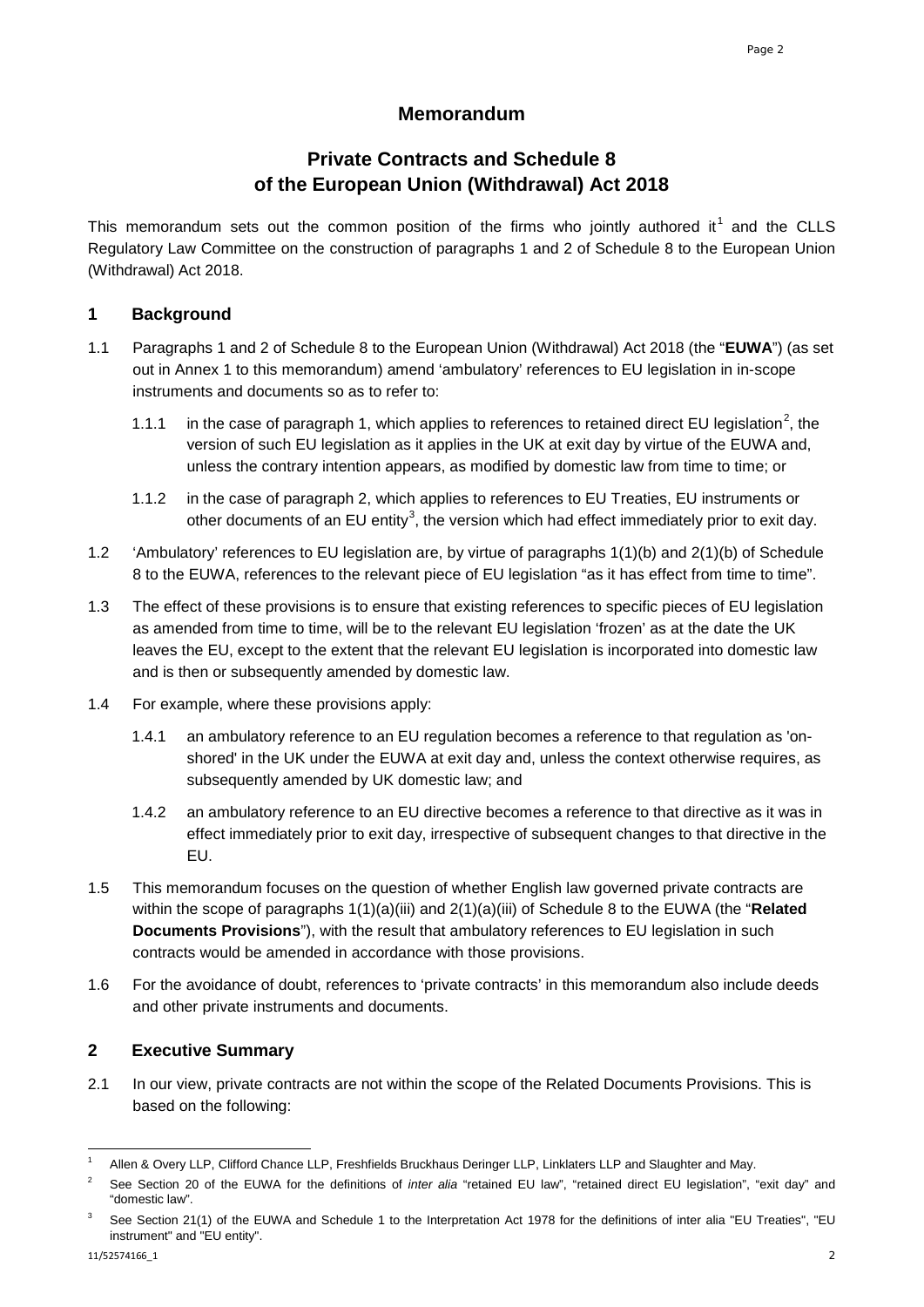- 2.1.1 the application of English law principles of statutory interpretation support a narrow construction of the Related Documents Provisions, such that private contracts do not fall within their scope; and
- 2.1.2 the consequences of applying the Related Documents Provisions to private contracts would be significant and inappropriate in many circumstances, conflicting with the parties' intentions and interfering with freedom of contract.

## **3 Statutory Interpretation of the Related Documents Provisions**

There are a number of reasons why, in our view, the Related Documents Provisions do not apply to private contracts on the basis of existing English law principles of statutory interpretation, as set out below.

#### **3.1 Plain meaning of the text**

First, the drafting of the EUWA itself. The Related Documents Provisions are drafted to capture "*any document relating to anything falling within sub-paragraph (i) or (ii)*". If the intention was to capture private contracts, simply stating "*any other document of whatever nature*" would have been sufficient, and far clearer on this point. The addition of "*relating to anything falling within sub-paragraph (i) or (ii)*" suggests that the legislature must have intended some additional characteristic to be present before a document falls within the scope of this provision i.e. it is not enough that there is a document which simply refers to a piece of EU legislation ('relating to' is a narrower concept than 'referencing'<sup>[4](#page-2-0)</sup>). Examples of documents which could be said to 'relate to' an enactment or a piece of EU legislation would be official documents such as green papers, white papers and explanatory memoranda (which accompany a piece of legislation), or waivers and other permissions made or granted by an official body in connection with a relevant piece of legislation. These are in nature quite different to private contracts and are very closely linked to legislation. In the same way that it makes sense for the EUWA to amend cross-references to EU legislation in UK legislation (whether existing or on-shored pursuant to the EUWA – this is the impact of sub-paragraphs (i) and (ii)), it makes sense for the EUWA to amend official documents that are closely connected to the relevant UK enactment or on-shored EU legislation.

Furthermore, Schedule 8 to the EUWA has effect by virtue of Sections 23(5) and (7) of the EUWA. Those sub-sections refer, respectively, to Parts 1 and 2 of Schedule 8 containing 'consequential provision' and to Parts 3 and 4 of Schedule 8 containing 'transitional, transitory and saving provision'. These expressions are, by convention, used in UK legislation to describe provision made in relation to legislation, or instruments or actions giving effect to legislation, rather than private contracts.

## **3.2** *Ejusdem generis* **principle**

The analysis set out in paragraph 3.1 is supported by the application of the *ejusdem generis* principle of statutory interpretation. This provides that wide words associated in the text with more limited words are taken to be restricted by implication to matters of the same limited character. For example, in relation to a provision which makes it unlawful for a person concerned with the provision of "goods, facilities or services" to discriminate on racial grounds, the word "facilities" was taken to not have a wholly unrestricted meaning but was instead construed to be limited to facilities that are akin to goods or services.<sup>[5](#page-2-1)</sup>

A genus can be identified as a result of sub-paragraphs (i) and (ii) in each of paragraphs 1 and 2 of Schedule 8 to the EUWA – these have a common scope of UK legislation (whether directly enacted or on-shored via the EUWA). To interpret the Related Documents Provisions as capturing *any* private law contract would therefore go beyond this genus (unlike the interpretation set out in paragraph 3.1,

<span id="page-2-0"></span><sup>-</sup>This wording is also narrower than the wording used in paragraph 45(2)(b)(ii) of Schedule 8 EUWA, which applies to documents issued "under or in connection with" retained EU law.

<span id="page-2-1"></span><sup>5</sup> *Kassam v Immigration Appeal Tribunal* [1980] 1 WLR 1037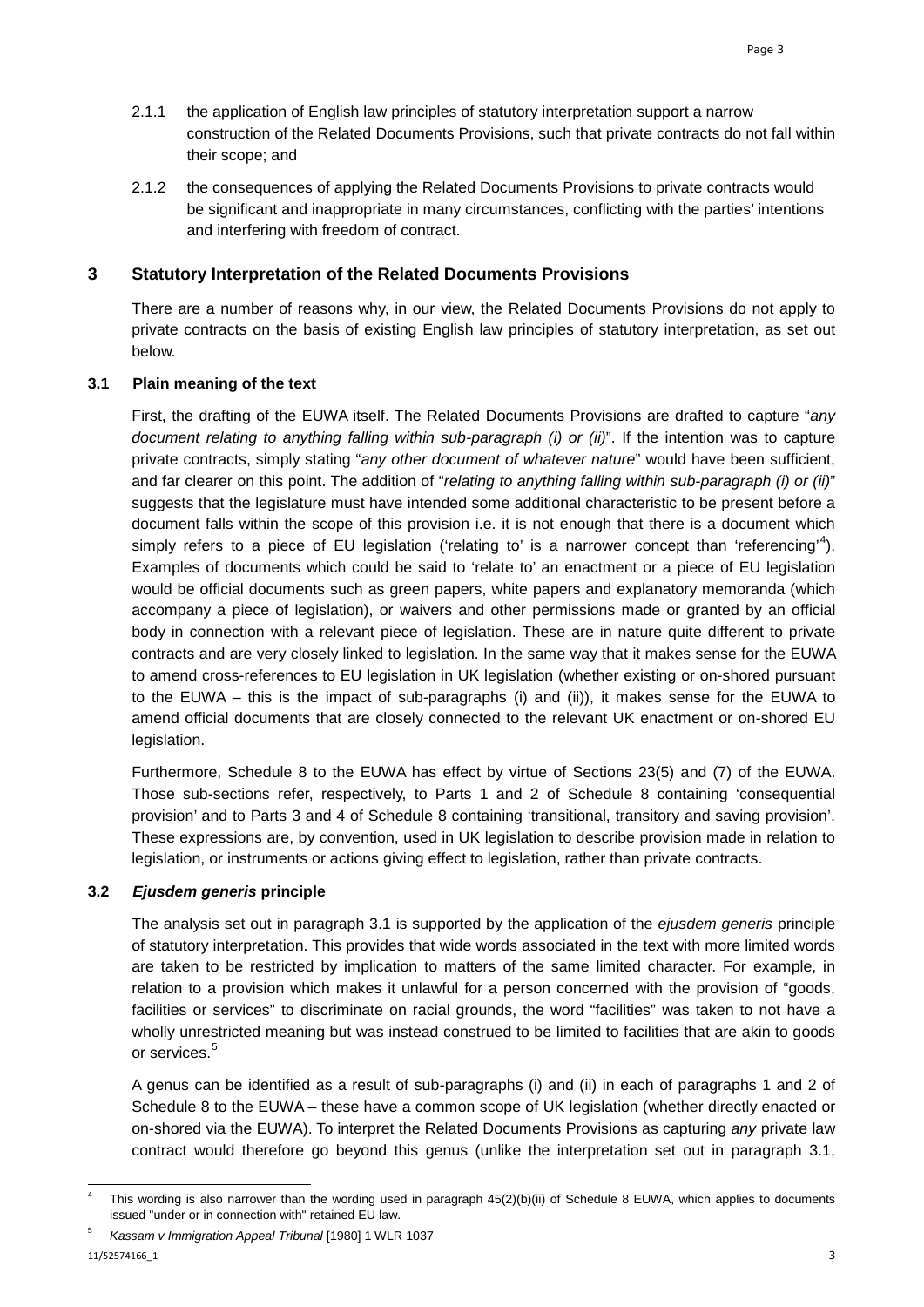which would be more consistent). The application of this principle therefore supports a narrow construction of the Related Documents Provisions.

This is supported by the contrast with Section 23(3) of the Interpretation Act 1978 which is clearly intended to apply certain provisions of that Act to private law instruments, including written contracts, as it refers to "deeds and other instruments and documents". In that context, the reference to "documents" forms part of a phrase which includes private law instruments and therefore can be construed to cover written contracts.

It is also supported by the other contexts in which the EUWA uses the term "document". For example, paragraph 2(1)(c) of Schedule 8 itself refers to the "EU Treaties, any instrument or any other document of an EU entity", which suggests that the term "document" is used to refer to official documents rather than private law instruments.<sup>[6](#page-3-0)</sup>

#### **3.3 Detriment to property rights and economic interests**

When construing Acts of Parliament, a principle which the English courts have applied is that the property and other economic interests of a person should be respected. This has been applied in caselaw to avoid construction of an Act of Parliament in way that would interfere with or prejudice established private rights under contracts, unless the statute is clearly intended to do so.<sup>[7](#page-3-1)</sup> It has previously been held that "*in the case of ambiguity, it is resolved in such a way as to…cause less interference…with such rights and liberties as existing contractual obligations*".[8](#page-3-2)

As discussed in more detail in paragraph 4, the impact of construing the Related Documents Provisions widely would be to potentially materially alter the rights and liabilities of parties under a large number of existing contracts.

If the provision were capable of more than one construction, proper principles of construction require an interpretation to be taken which has the lesser effect on existing contractual rights, unless there is a clear intention otherwise. Applying this principle to this case would clearly support a narrow construction of the Related Documents Provisions.

Consideration could also be given to the implications that extending the Related Documents Provisions to private contracts would have from a human rights perspective. However, this is outside the scope of this memorandum.

## **3.4 Construction against 'absurdity'**

It is also a principle of statutory construction that an interpretation should be avoided that produces an absurd result. 'Absurdity' in this context has been given a wide meaning, including any result which is illogical or impracticable.  $9$  Paragraph 4 goes into further detail on the impact of applying the Related Documents Provisions to private contracts, and in particular the discrepancies and uncertainty which would arise – such consequences would be 'absurd' (in light of the scope noted above). This includes the fact that the application of the Related Documents Provisions to private contracts would have the result of statutorily amending contracts with no UK nexus to refer to UK legislation. This is further supported by the fact that, were the Related Documents Provisions to apply to private contracts, only *written* private contracts are amended (as 'documents'), whereas oral contracts would not be. This would create an unwarranted distinction between types of private contract and, again, support a narrow construction.

<span id="page-3-0"></span>i, 6 See also Sections 13(15) and (16), paragraphs 1(3)(b) and 4(1)(b)(ii) and (2) of Schedule 5 and paragraph 45(1), (2)(a) and (b)(ii) and (3) of Schedule 8 to the EUWA.

<span id="page-3-1"></span><sup>7</sup> *Allen v Thorn Electrical Industries Ltd* [1968] 1 QB 487

<span id="page-3-2"></span><sup>8</sup> Winn L.J., *Allen v Thorn Electrical Industries Ltd*

<span id="page-3-3"></span><sup>9</sup> *R (on the application of Edison First Power Ltd) v Central Valuation Officer* [2003] UKHL 20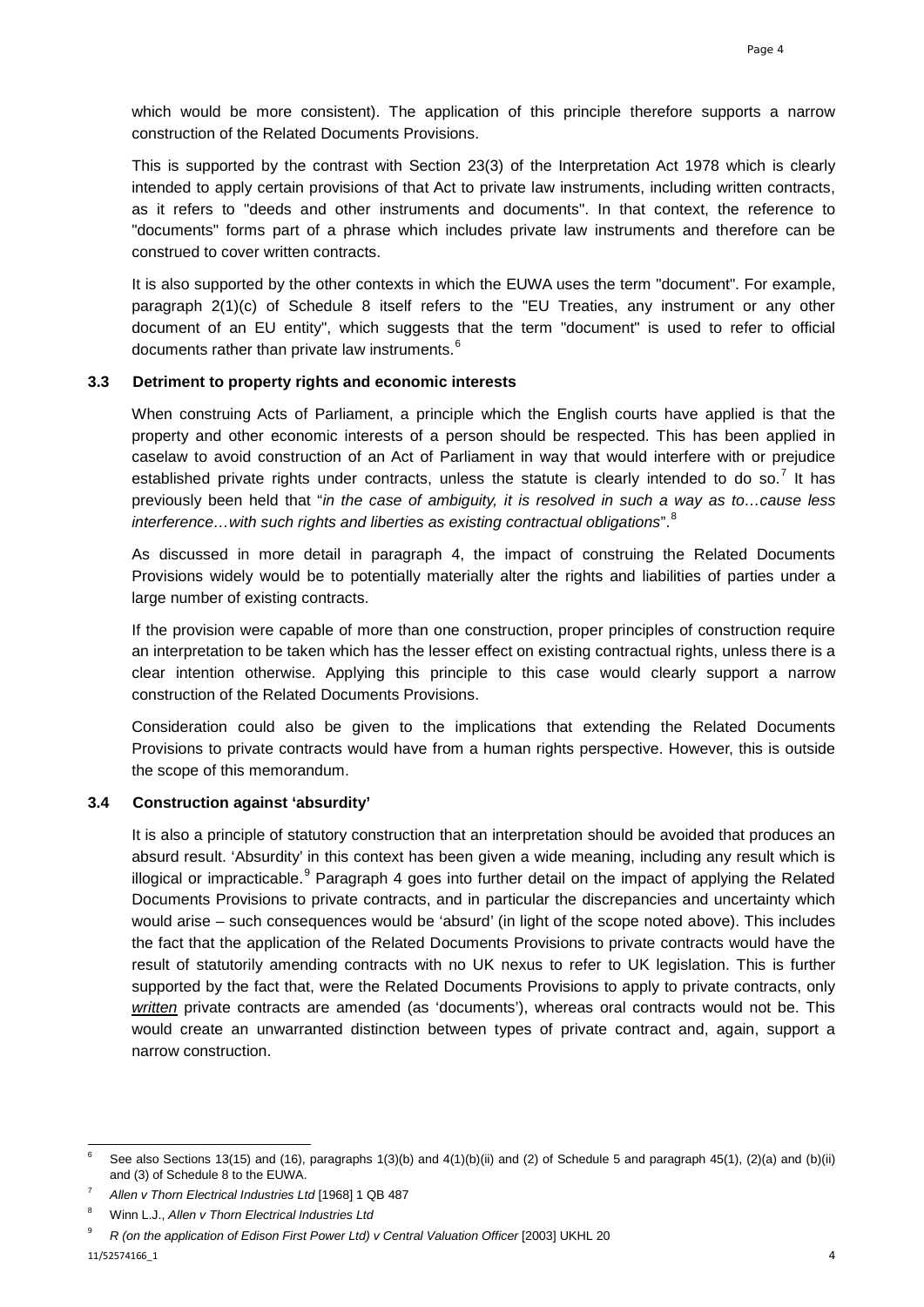## **3.5 Legislative history of the EUWA**

Finally, it is also a principle of interpretation of UK legislation that attention may be paid to the enacting history of the relevant Act of Parliament, including certain statements set out in the Official Report of Debates ('Hansard') on the Bill for the Act<sup>[10](#page-4-0)</sup> under specified conditions (i.e. a statement by a Minister), to the extent relevant for understanding the statement and its effect. There are a number of sources that are relevant.

First, the UK government white paper<sup>[11](#page-4-1)</sup> in relation to the European Union (Withdrawal) Bill (the "Bill") did not make reference to any impact of the proposed legislation on private contracts. The white paper does, however, provide guidance as to the overall objectives of the EUWA, which is a relevant factor in its construction.[12](#page-4-2) The white paper makes clear that the focus of the Bill is to "*convert the body of existing EU law into domestic law*", as well as to make changes to "*ensure that the domestic statute book continues to function once we have left the EU*", including by creating powers to make secondary legislation. Applying the Related Documents Provisions to private contracts would go beyond this objective – it is neither converting EU law into English domestic law nor ensuring the UK statute book functions effectively upon exit. There is also some expectation that, if the intention was to amend private contracts in such a broad manner (with potentially significant and adverse effects on private contacting parties), this would have been very clearly identified as an outcome as part of information made available with the Bill.

Secondly, it is worth noting two references made to the Related Documents Provisions during the Bill's passage through the UK parliament:

- (i) Steve Baker MP (at the time, Parliamentary Under Secretary of State at the Department for Exiting the European Union) referred to these provisions during the House of Commons debate on 20 December 2017<sup>[13](#page-4-3)</sup> and stated that "*I understand that this last provision—the reference to documents and whether or not that includes contracts—has concerned my hon. Friend Robert Neill. The Government are alive to concerns that we should not unduly disturb the operation of private contracts, or prevent parties to a contract from being able to give effect to their intentions.*"
- (ii) Lord Callanan (Minister of State at the Department for Exiting the European Union) stated during the House of Lords debate on 8 May 2018<sup>[14](#page-4-4)</sup> that "*the Government intend to consult further on ambulatory references—about which I am sure noble Lords are concerned particularly in relation to contracts. Subject to the outcome of that consultation, further legislation might be brought forward under the consequential powers in the Bill*".

Each of these statements adds weight to the argument that the Related Documents Provisions should not be construed to capture private contracts. In particular, taking the wider interpretation would surely 'unduly disturb' the operation of private contracts. This would be inconsistent with the first statement. Furthermore, Lord Callanan's statement implies that something additional (e.g. further legislation) would be required before the Related Documents Provisions could be applied to private contracts. This suggests, in the absence of such additional action, that it should be construed narrowly.

<span id="page-4-0"></span> $10$ 10 *Pepper (Inspector of Taxes) v Hart* [1990] 1 WLR 204

<span id="page-4-1"></span><sup>11</sup> *Legislating for the United Kingdom's withdrawal from the European Union* – Department for Exiting the European Union, March 2017, available at:

[https://assets.publishing.service.gov.uk/government/uploads/system/uploads/attachment\\_data/file/604516/Great\\_repeal\\_bill\\_white\\_](https://assets.publishing.service.gov.uk/government/uploads/system/uploads/attachment_data/file/604516/Great_repeal_bill_white_paper_accessible.pdf) [paper\\_accessible.pdf](https://assets.publishing.service.gov.uk/government/uploads/system/uploads/attachment_data/file/604516/Great_repeal_bill_white_paper_accessible.pdf) 

<span id="page-4-2"></span><sup>12</sup> *NWL Ltd v Nelson and Laughton, The Nawala* [1979] 1 WLR 1294 – Lord Scarman stated: "*It is wrong to attempt to construe any section of subsection of these Acts without reference to their legislative purpose.*"

<span id="page-4-3"></span><sup>13</sup> [https://hansard.parliament.uk/commons/2017-12-20/debates/EDBDFC17-C424-4348-A515-](https://hansard.parliament.uk/commons/2017-12-20/debates/EDBDFC17-C424-4348-A515-78BD8203367E/EuropeanUnion(Withdrawal)Bill) [78BD8203367E/EuropeanUnion\(Withdrawal\)Bill](https://hansard.parliament.uk/commons/2017-12-20/debates/EDBDFC17-C424-4348-A515-78BD8203367E/EuropeanUnion(Withdrawal)Bill)

<span id="page-4-4"></span><sup>14</sup> [https://hansard.parliament.uk/lords/2018-05-08/debates/A8AB0BD8-E2C2-499D-AE7B-](https://hansard.parliament.uk/lords/2018-05-08/debates/A8AB0BD8-E2C2-499D-AE7B-B3A5B7B09D35/EuropeanUnion(Withdrawal)Bill)[B3A5B7B09D35/EuropeanUnion\(Withdrawal\)Bill](https://hansard.parliament.uk/lords/2018-05-08/debates/A8AB0BD8-E2C2-499D-AE7B-B3A5B7B09D35/EuropeanUnion(Withdrawal)Bill)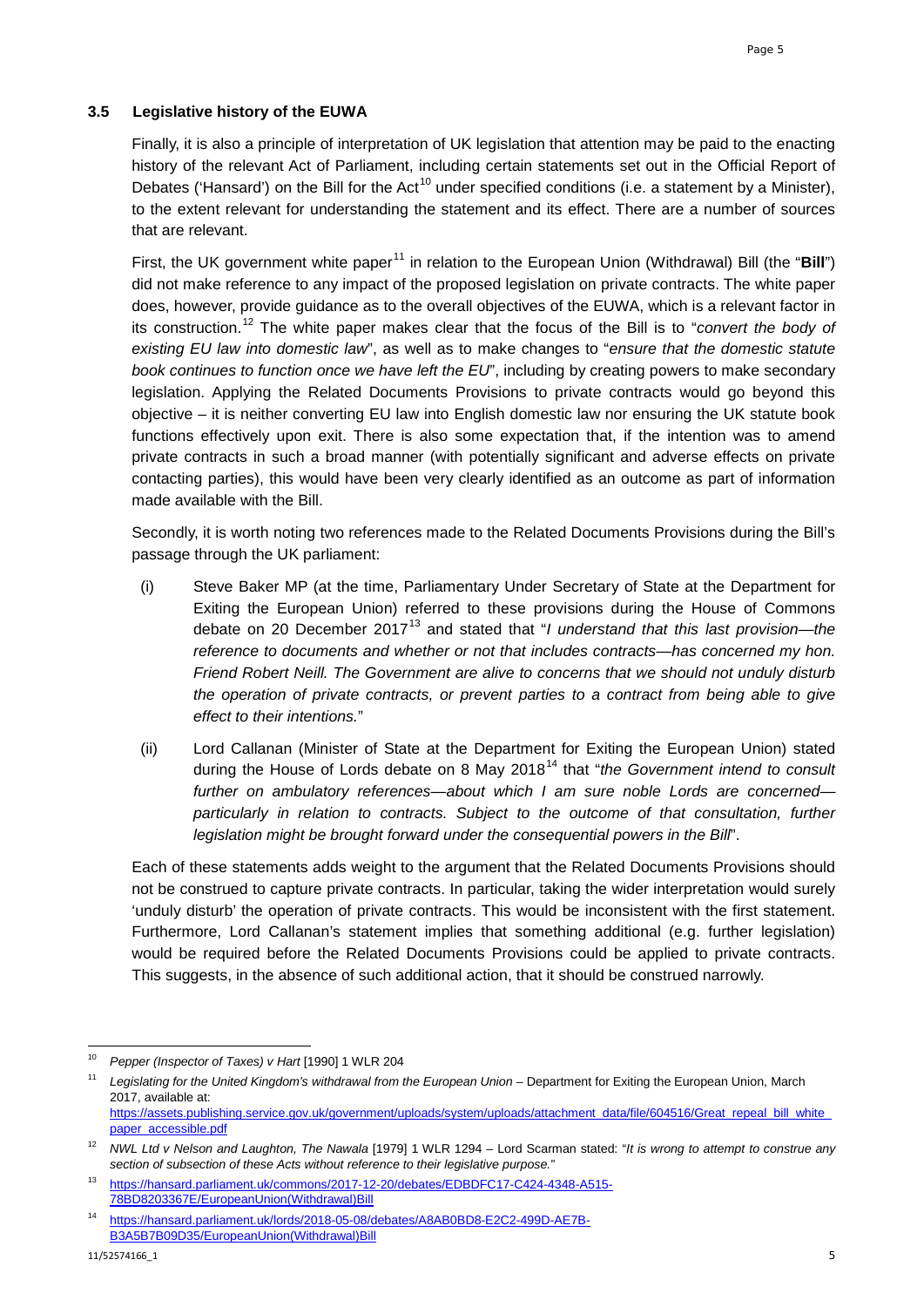Finally, the Explanatory Notes<sup>[15](#page-5-0)</sup> which accompany the EUWA contain an explanation of the objective and effect of paragraphs 1 and 2 of Schedule 8 (as set out in Annex 2 to this memorandum). The objective is to ensure that modifications of EU law made by the EU on or after exit day do not form part of UK domestic law. No mention is made of private contracts and it would not be necessary to extend the Related Documents Provisions to private contracts in order to achieve the stated objective.

## **4 The potential impact of the Related Documents Provisions on private contracts**

If the Related Documents Provisions were construed as applying to private contracts, the consequences would be significant and wide-ranging. For the purposes of this memorandum, we assume that documents could only be caught where governed by the laws of England and Wales, Scotland or Northern Ireland. The remainder of this paragraph focuses on English law contracts because of the prevalence of the choice of English law for international private contracts.

#### **4.1 Use of English law internationally**

English law is widely used as the governing law for international contracts, including in contracts with little or no UK nexus.<sup>[16](#page-5-1)</sup> This would include, for example, contracts entered into between two EU27 entities or an EU27 entity and a party located outside the EU (e.g. in Asia or the US), where references to EU legislation would be common, and also contracts entered into between parties located outside the UK and EU27. It is also the case that English law contracts are used across a wide variety of industries (including agriculture, financial services, shipping, intellectual property and tax (amongst many others)). English law is popular on this scale in large part because of its predictability and its willingness to give effect to the commercial bargain reached between the parties.

It is clear that to construe the Related Documents Provisions as applying to private contracts could adversely affect parties who have chosen to have their arrangements governed by English law. First, the impact of making this change to a private contract will depend on the terms of the contract in question – it is, however, conceivable that parties could be put into default or face other adverse consequences under such terms as a result of this change. For example, a party may have represented as to its authorisation under, or compliance with, a piece of EU legislation, which would no longer be accurate if amended to refer to the UK on-shored version. Even without such consequences arising, there is a material risk that such a change would significantly change the meaning and, consequently, the risks, rights and obligations of the parties to the contract in question. This has serious implications for the predictability of English law.

Secondly, it will be inappropriate in many circumstances for references to EU legislation to be amended to refer to the UK domestic equivalent (as amended from time to time), or the version that was incorporated into domestic English law immediately prior to exit day. As noted above, English law is often chosen as the governing law for contracts where there is no UK nexus, raising the possibility that entities will suddenly find themselves bound to meet English law requirements which have no relevance to their arrangement. This could apply, for example, to contracts between EU27 entities and Asian/US entities. These parties may find that on exit day the terms of their contract are mandatorily amended without their knowledge or consent and in a way that is simply not appropriate for their relationship. Such an amendment could put a party in breach of the law that applies to it, particularly if that party is established in an EU member state.

Even for private contracts entered into between two UK entities, the amendment of references to EU legislation in the way contemplated by the Related Documents Provisions (if construed to apply to private contracts) may not be appropriate. The geographical scope of the contract and location of the parties is not itself definitive, given the variety of situations in which a contract may be entered into. For example, a contract entered into between two UK entities may form part of a supply chain that

<span id="page-5-0"></span> $15<sup>15</sup>$ [http://www.legislation.gov.uk/ukpga/2018/16/pdfs/ukpgaen\\_20180016\\_en.pdf](http://www.legislation.gov.uk/ukpga/2018/16/pdfs/ukpgaen_20180016_en.pdf)

<span id="page-5-1"></span><sup>11/52574166</sup>\_1 6 <sup>16</sup> Statistics made available by the Ministry of Justice show that for the financial year 2012-13 81% of claims issued in the Admiralty, Commercial and Technology Commercial Court involved a foreign (non-UK) party and 49% involved only foreign parties <https://www.gov.uk/government/publications/foi-releases-for-january-2014> (Commercial court cases)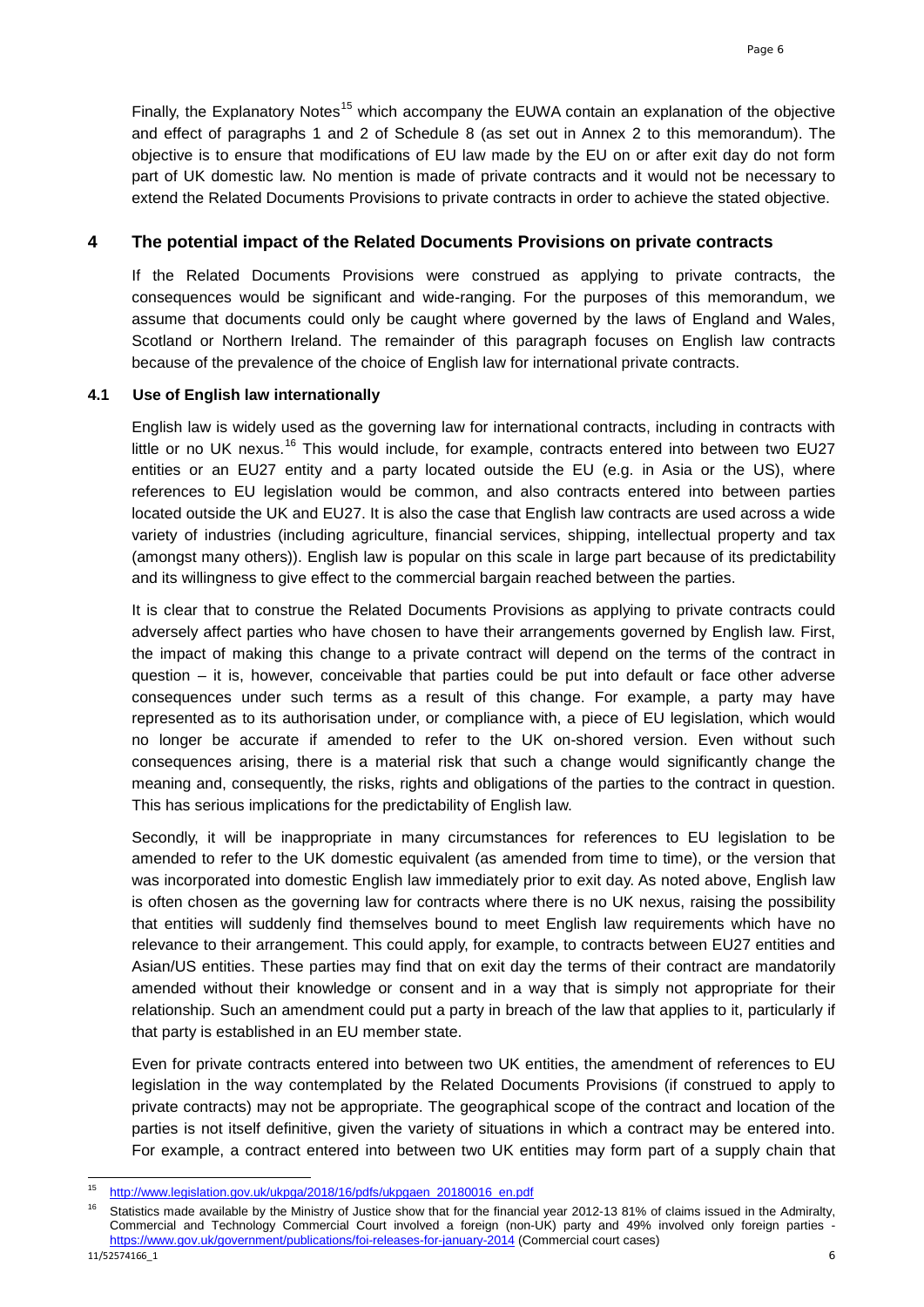ultimately exports the relevant item into the EU, with the result that references to EU legal requirements may be necessary and entirely appropriate even post-Brexit.

Finally, such an approach would undermine the principle of freedom of contract. Parties are given no ability to override the effect of the Related Documents Provisions, to the extent they are construed to capture private contracts.<sup>[17](#page-6-0)</sup> As a result, there is no way to give effect to the parties' intentions no matter how clearly expressed in the contract that they intend the "EU" version of legislation to apply rather than the version which applied immediately before exit day and is on-shored into English domestic law. In particular, this would mean that the parties to an existing English law contract affected by the Related Documents Provisions could not, in advance of exit day, remediate any adverse impact of the Related Documents Provisions by amending their contract explicitly to refer to the "EU" version of legislation because that amendment would itself be overridden by the Related Documents Provisions. The only way to avoid this result would be to change the governing law of the contract to a law other than the law of part of the UK.

The continued choice of English law as the governing law for contracts internationally will remain important to the UK post-Brexit.

#### **4.2 Scope of the Related Documents Provisions and application to private contracts**

#### **'Ambulatory' references**

The concept of an 'ambulatory' reference is difficult to apply to private contracts, which use a wide variety of drafting depending on the context, the sophistication of the parties and the overall purpose of the contract. Numerous uncertainties and conflicting approaches could arise if the Related Documents Provisions were applied to private contracts. For example, even where the reference does capture some changes to the piece of EU legislation over time, it may not be clear whether the reference is 'ambulatory' for the purposes of the Related Documents Provisions (e.g. a reference to EU legislation 'as amended from time to time' would seem to be caught, but the application of this concept to a reference to EU legislation 'as amended' up to a particular date or as 'modified' or 'reenacted' is less clear).

Similarly, even where a reference to EU legislation in a private contract is not expressly 'ambulatory', questions may arise as to whether that reference could be ambulatory by implication. This will depend on English common law rules of construction and implied terms and their application to the specific contract, and would be highly fact-specific.

The result would be inconsistency between contracts and increased uncertainty. This would arise not as a result of the parties' intentions (identified through established principles of contractual construction) but in many cases as a result of how the contract happened to be drafted. This could create absurd results and, as noted above, suggests that the intention cannot have been to apply the Related Documents Provisions to private contracts.

#### **EU regulations and directives**

The difference in treatment of references to different types of EU legislation under paragraphs 1 and 2 of Schedule 8 to the EUWA also leads to odd results when applied to private contracts. References to "direct EU legislation" retained in English law pursuant to section 3 of the EUWA (the key example for these purposes being EU regulations) are caught by paragraph 1 and are therefore amended to refer to the on-shored UK equivalent, as amended by the UK from time to time. In contrast, references to EU directives would be caught by paragraph 2 and amended to refer to the version of the EU directive as it had effect immediately before exit day.

Such a distinction creates additional inconsistency when applied to private contracts, which may reference EU directives and EU regulations (for example, certain industry standard derivatives documents refer to the Bank Recovery and Resolution Directive (2014/59/EU)). This creates the

<span id="page-6-0"></span><sup>11/52574166</sup>\_1 7 Paragraph 1(1) of Schedule 8 allows a contrary intention to prevail only for the purposes of displacing the application of modifications made by domestic law after exit day to retained direct EU legislation as it applies in the UK on exit day.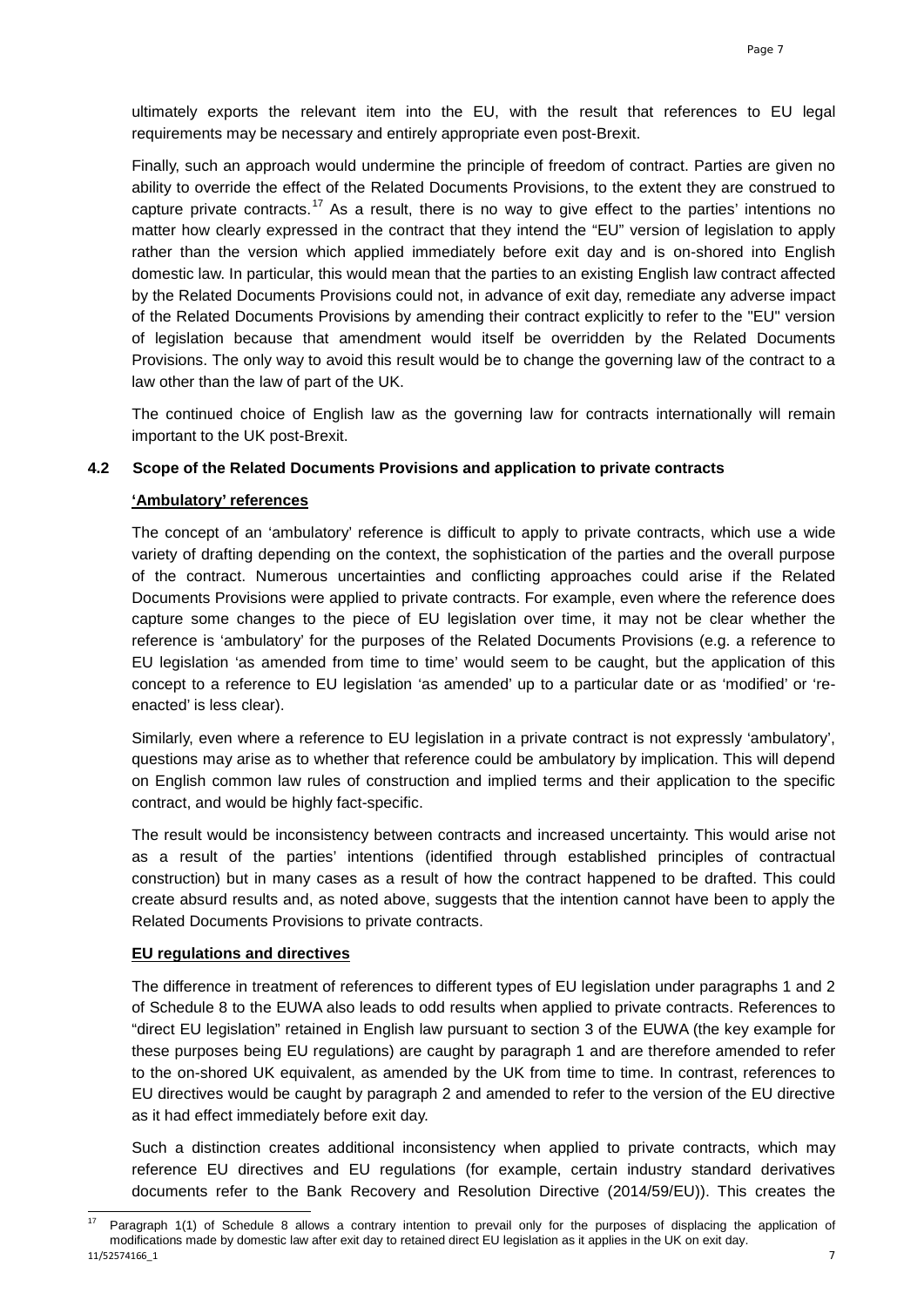possibility of discrepancies even within the same contract, where one reference moves with the UK on-shored version and another remains frozen as a reference to that EU legislation as it had effect on exit day when it may have been intended that both references should continue to ambulate. This again suggests that private contracts were not intended to be captured by the Related Documents Provisions.

Other inconsistencies would also arise from the difference between how Related Documents Provisions address references to EU regulations and directives. Paragraphs 1 and 2 both only apply to an ambulatory reference if that document "relates to" any enactment or any retained direct EU legislation. Therefore, paragraph 1 applies to a document if it both refers to and relates to retained direct EU legislation (or if it refers to retained direct EU legislation and relates to an enactment). However, paragraph 2 only applies to a document referring to the EU Treaties, EU instrument or other document of an EU entity if it also relates to retained direct legislation or an enactment; that is to say, it is not enough that the document relates to the EU Treaty or EU instrument or document to which it refers. If the Related Document Provisions did apply to private contracts, this might have the result that they would vary the effect of a contract which refers to an EU regulation, on the basis that the contract "relates to" the EU regulation to which it refers, whereas the Related Document Provisions would not vary the effect of a contract which refers to an EU directive unless it somehow otherwise were shown to "relate to" retained direct EU legislation or an enactment.

## **5 Contractual Construction**

For the reasons outlined in this memorandum, the adverse consequences of the Related Documents Provisions applying to private contracts are significant. However, in our view the application of UK rules of statutory interpretation mean that such provisions would not capture private contracts.

English common law principles of contractual construction would remain available to construe any English law contracts which refer to EU legislation. These principles are well-established and are supported by a long history of caselaw which provides a flexible and practical approach. It is clear that this is an area where no 'one-size-fits-all' approach, or even a more detailed set of default rules, can possibly cater for the infinite variety of private contracts and underlying contexts which may be relevant. Depending on the exact circumstances, a reference to EU legislation in a private contract may need to be construed as a reference to the EU version, the UK on-shored version or both – the construction may also need to be different when applied to each party or in different parts of the same contract. There would also be some types of contract, in particular those between UK and EU27 entities, where it is impossible to simply amend a reference to EU legislation one way or the other in a way which is appropriate for both parties. Reaching this level of subtlety through a default rule would be impossible.

It has been suggested that it is impossible for contracts to have referred to the UK ambulated version of EU legislation since it would not have existed at the time of the contract (and that therefore legislative provision should be made for it). In our view this is not a valid contention. It is perfectly conceivable that a reference to EU legislation in a private contract should be capable of being construed as a reference to the provision as it has effect in a particular part of the EU (e.g. with the meaning it has from time to time in, say, the UK or in Germany, particularly bearing in mind that the legislation may have been implemented with subtle differences in different EU member states) or that it should be to the legislation as it has effect from time to time in the whole of the EU (as that territory is defined from time to time), or indeed both. This will depend on the context and the facts of the particular contract and the particular reference, as illustrated in this memorandum. The distinction matters little where the EU legislation in question has the same meaning in all parts of the EU (i.e. pre-Brexit), but once there is divergence, even if only in the source of the legislation's authority, this distinction will become more important.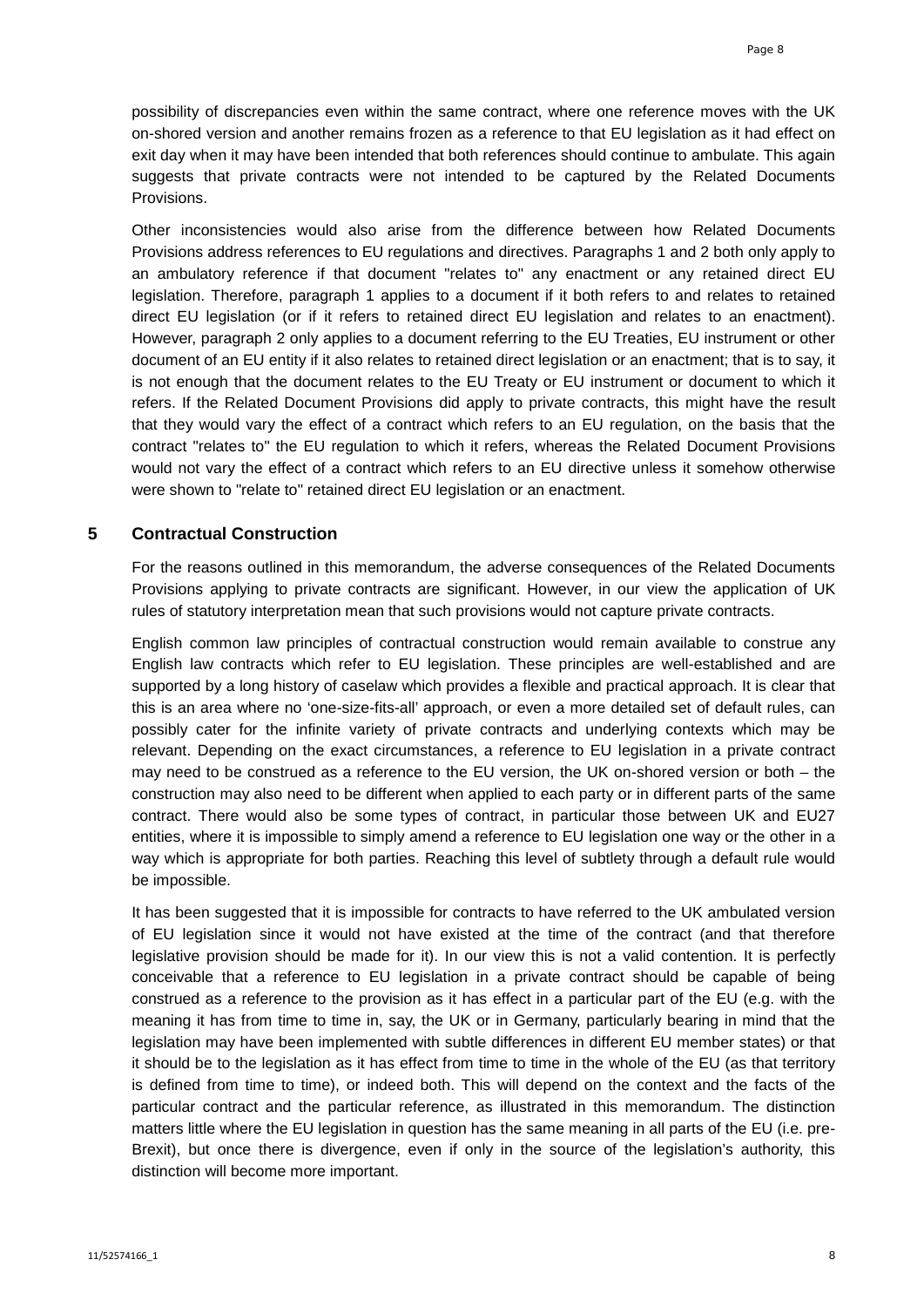# **6 Reliance**

This memorandum is not intended to constitute, and should not be interpreted as constituting, legal advice. No liability, duty or responsibility whatsoever is accepted by those involved in the preparation or approval of this memorandum to any person who relies on or otherwise uses it in whole or in part in any way.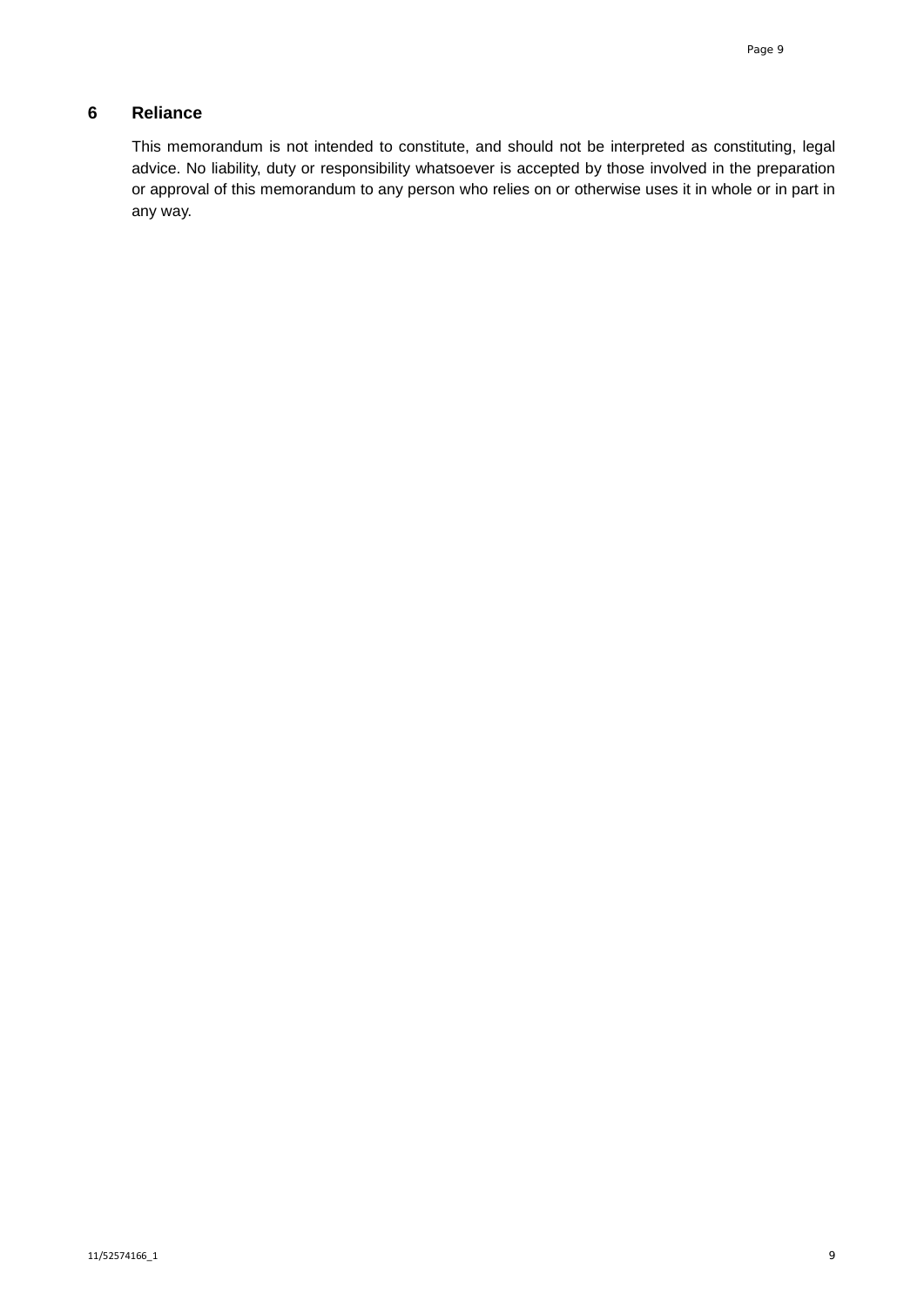# **Annex 1 Paragraphs 1 and 2 of Schedule 8 to the EUWA (emphasis added)**

## *Existing ambulatory references to retained direct EU legislation*

## 1 (1) Any reference which, immediately before exit day—

- (a) exists in—
	- (i) any enactment,

(ii) any EU regulation, EU decision, EU tertiary legislation or provision of the EEA agreement which is to form part of domestic law by virtue of section 3, or

## **(iii) any document relating to anything falling within sub-paragraph (i) or (ii), and**

(b) is a reference to (as it has effect from time to time) any EU regulation, EU decision, EU tertiary legislation or provision of the EEA agreement which is to form part of domestic law by virtue of section 3,

is to be read, on or after exit day, as a reference to the EU regulation, EU decision, EU tertiary legislation or provision of the EEA agreement as it forms part of domestic law by virtue of section 3 and, unless the contrary intention appears, as modified by domestic law from time to time.

(2) Sub-paragraph (1) does not apply to any reference which forms part of a power to make, confirm or approve subordinate legislation so far as the power to make the subordinate legislation—

(a) continues to be part of domestic law by virtue of section 2, and

(b) is subject to a procedure before Parliament, the Scottish Parliament, the National Assembly for Wales or the Northern Ireland Assembly.

(3) Sub-paragraphs (1) and (2) are subject to any other provision made by or under this Act or any other enactment.

## *Other existing ambulatory references*

2 (1) Any reference which—

(a) exists, immediately before exit day, in—

(i) any enactment,

(ii) any EU regulation, EU decision, EU tertiary legislation or provision of the EEA agreement which is to form part of domestic law by virtue of section 3, or

## **(iii) any document relating to anything falling within sub-paragraph (i) or (ii),**

(b) is not a reference to which paragraph 1(1) applies, and

(c) is, immediately before exit day, a reference to (as it has effect from time to time) any of the EU Treaties, any EU instrument or any other document of an EU entity,

is to be read, on or after exit day, as a reference to the EU Treaty, instrument or document as it has effect immediately before exit day.

(2) Sub-paragraph (1) does not apply to any reference which forms part of a power to make, confirm or approve subordinate legislation so far as the power to make the subordinate legislation—

(a) continues to be part of domestic law by virtue of section 2, and

(b) is subject to a procedure before Parliament, the Scottish Parliament, the National Assembly for Wales or the Northern Ireland Assembly.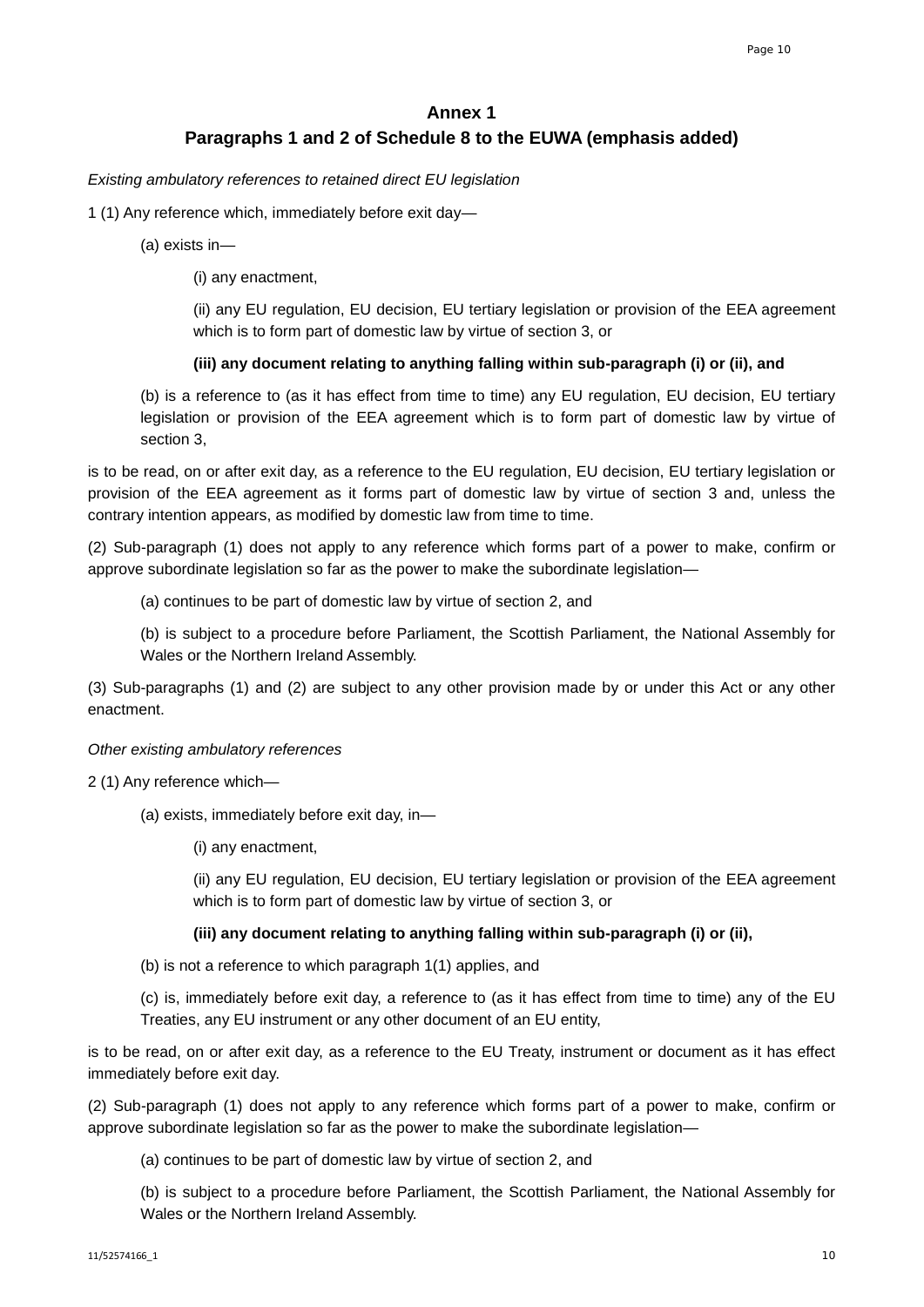(3) Sub-paragraphs (1) and (2) are subject to any other provision made by or under this Act or any other enactment.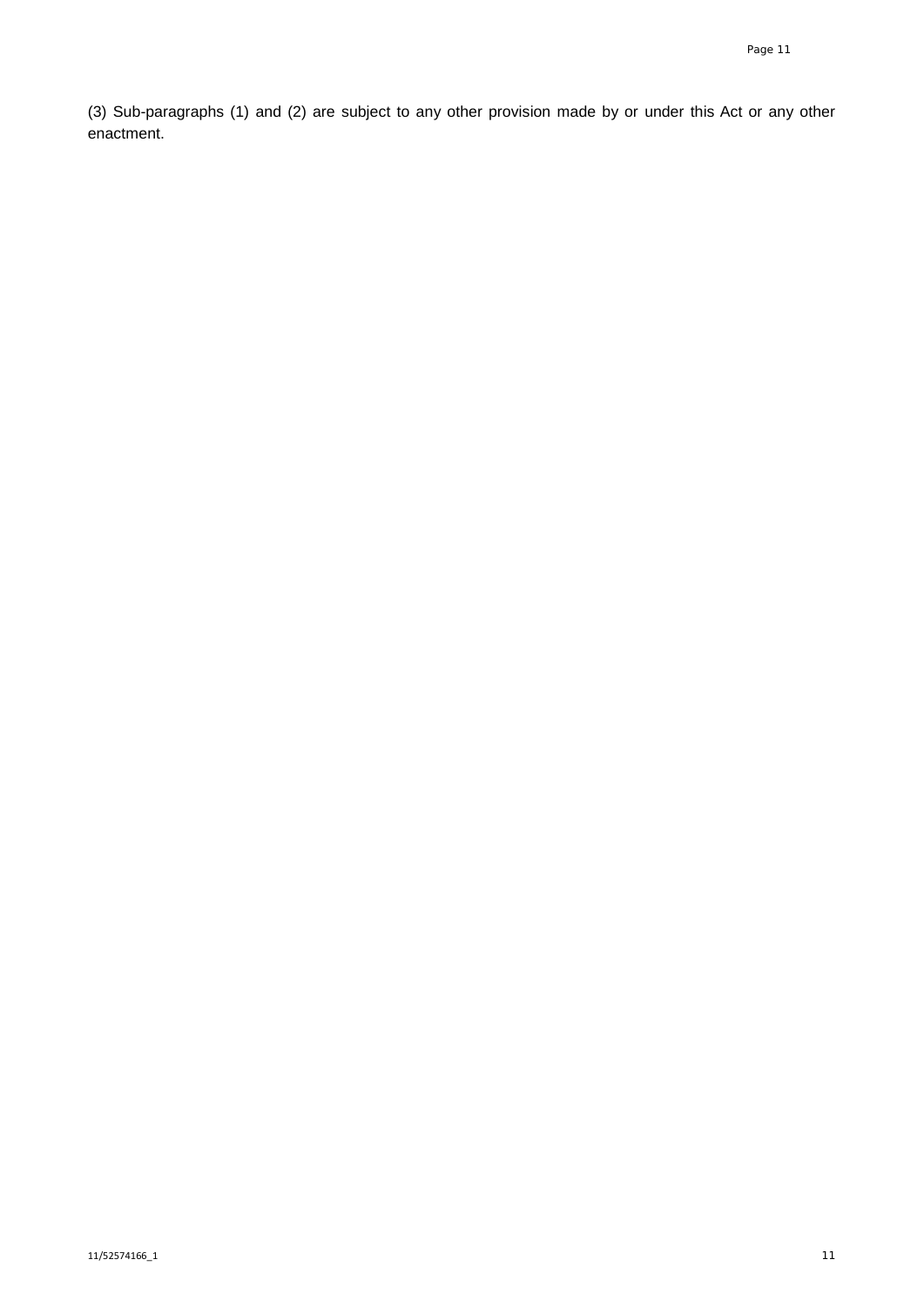## **Annex 2**

## **Paragraphs 350 to 354 of the Explanatory Memorandum to the EUWA**

#### *Existing ambulatory references to retained direct EU legislation*

350 Paragraphs 1 and 2 of Schedule 8 set out what happens with existing ambulatory references after exit. As described above, these are cross-references to EU instruments as they may be amended from time to time in the future. Paragraph 1A of Schedule 2 to the ECA provided a power to make such references, and some have also been made in primary legislation and using other powers.

351 The effect of paragraph 1(1) is that existing ambulatory references to EU regulations, decisions, tertiary legislation or provisions of the EEA agreement which are to be incorporated into domestic law under section 3 will, on exit day, become references to the retained versions of those instruments as they are modified from time to time by domestic law (unless the contrary intention appears). This approach ensures that modifications of EU law made by the EU on or after exit day do not form part of UK domestic law. The provision applies to ambulatory references which exist immediately before exit day, within (i) any enactment; (ii) any direct EU legislation retained by section 3 of the Act; and (iii) any document relating to anything falling within the former categories.

352 As set out in paragraph 1(2), however, this does not affect ambulatory references contained in powers in other domestic legislation (i.e. other than the power contained in the ECA) which will be preserved under section 2 of the Act and are subject to a procedure before Parliament or in the devolved legislatures. Paragraph 1(3) provides that paragraph 1(1) is also subject to other provision made by or under this Act, including the powers in sections 8 and 9.

#### *Other existing ambulatory references*

353 Paragraph 2 provides that any other existing ambulatory references (which are not dealt with by paragraph 1) to any of the EU treaties, other EU instruments (such as directives) or any other document of an EU entity do not continue to update after exit day. So, for example, where there is a reference in domestic legislation to an 'EU Directive as amended from time to time', this paragraph ensures that the reference to the directive should be read as a reference to the version that had effect immediately before exit day. Any updates to that directive which occur after exit day would not be brought into domestic law. Regulations made under section 7 will be capable of correcting any deficiencies which arise as a result. The provision applies to ambulatory references which exist immediately before exit day, within (i) any enactment; (ii) any direct EU legislation retained by section 3 of the Act; and (iii) any document relating to anything falling within the former categories.

354 As set out in paragraph 2(2), however, paragraph 2(1) does not affect ambulatory references contained in powers in other domestic legislation (i.e. other than the power contained in the ECA) which will be preserved under section 2 of the Act and which are subject to a procedure before Parliament or in the devolved legislatures. Paragraph 2(3) provides that paragraph 2(1) is also subject to other provision made by or under this Act, including the powers in sections 8 and 9.